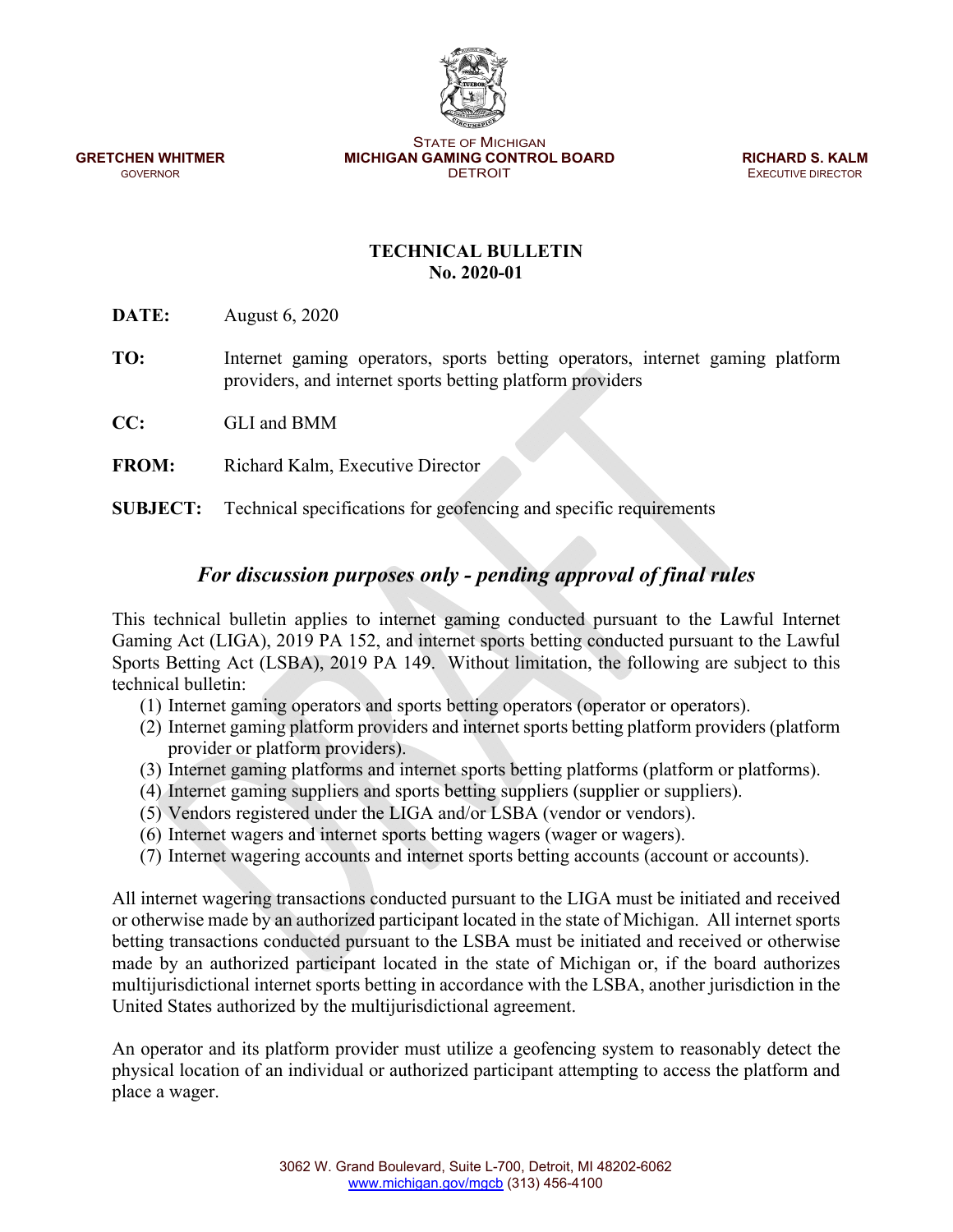The geofencing system must ensure that any individual or authorized participant is located within the permitted boundary when placing any wager, and must be equipped to dynamically monitor the individual's or authorized participant's location and block unauthorized attempts to access the platform in order to place a wager throughout the duration of the authorized participant session.

Technical specifications and specific requirements for geofencing prescribed by the board are as follows:

# (1) **Applicable Definitions**

- (a) "Geofence" means, for the purpose of this technical bulletin, a virtual geographic perimeter defined by a Global Positioning System (GPS), Radio-frequency Identification (RFID), or other similar technology, which enables software to trigger a response when an individual's or authorized participant's device enters or leaves a predefined set of boundaries.
- (b) "Geofencing System" means, for the purpose of this technical bulletin, a process to reasonably detect the geolocation of an individual or authorized participant when said individual or authorized participant is attempting to access the platform and place a wager.
- (c) "Permitted boundary" means, for the purpose of this technical bulletin, the geographic boundaries of the state of Michigan, including Indian land located in the state of Michigan to the extent allowed by applicable state and federal law. For internet sports betting only, if the board authorizes multijurisdictional internet sports betting in accordance with the LSBA, the permitted boundary includes the geographic boundaries of any other jurisdiction in the United States authorized by a multijurisdictional agreement, subject to any limitations provided in the multijurisdictional agreement, any applicable state or federal law, or as otherwise prescribed by the board.

# (2) **Technical Specifications**

# *Frequency of the System*

To ensure an individual or authorized participant is located within the permitted boundary, the Geofencing System must be fully equipped to dynamically monitor the individual's or authorized participant's location and block unauthorized attempts to access the platform in order to place a wager throughout the duration of the authorized participant session.

The platform must trigger:

(a) A geolocation check prior to the placement of the first wager in the authorized participant session.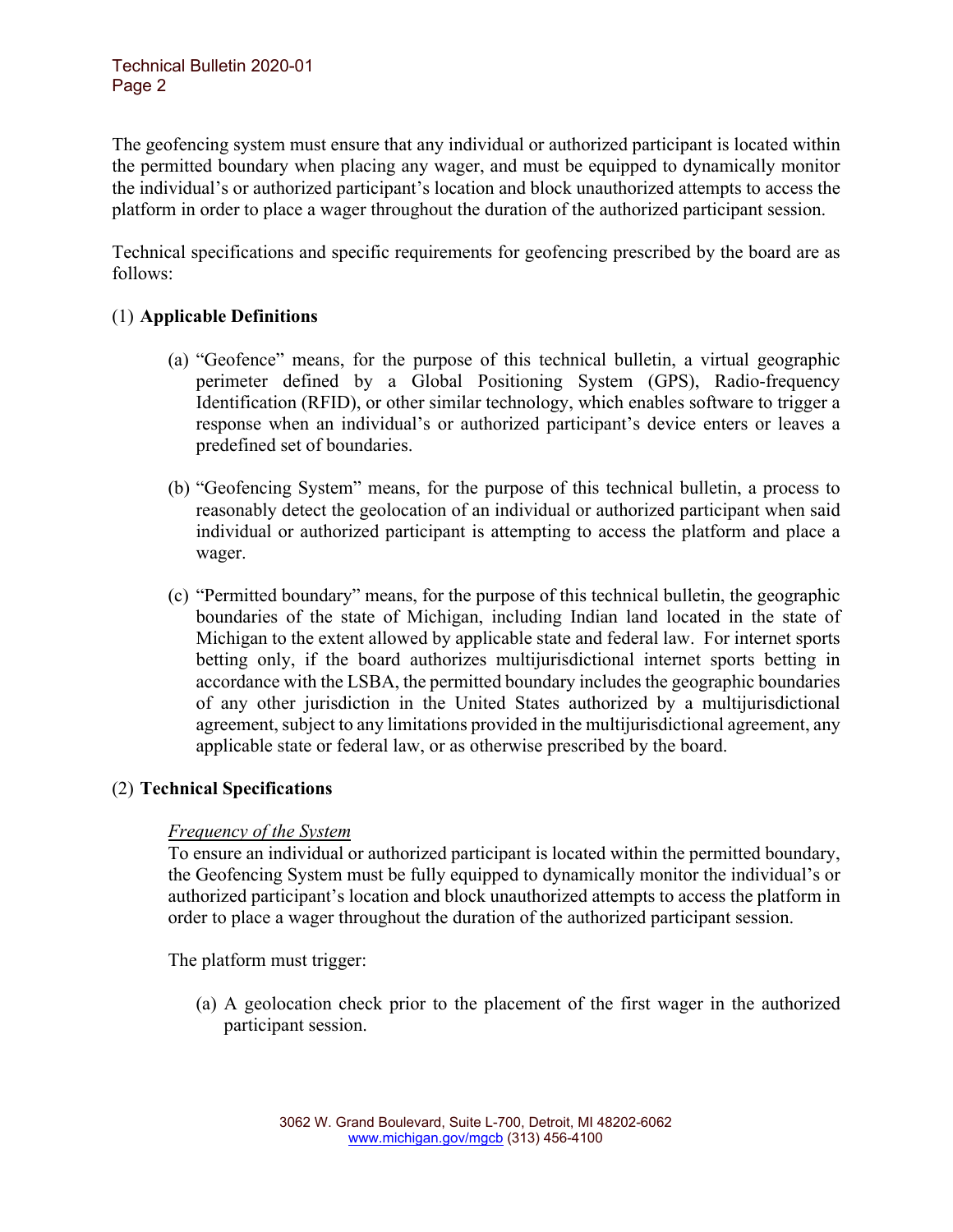- (b) Recurring periodic geolocation checks. If an authorized participant session is longer than a single wager, the recurring periodic geolocation check must be administered as follows:
	- (i) Static connection: Recheck every twenty (20) minutes, or five (5) minutes if within one (1) mile of the border of the permitted boundary.
	- (ii) Mobile connections: Recheck intervals to be based on an individual's or authorized participant's proximity to the border of the permitted boundary, with an assumed travel velocity of seventy (70) miles per hour and a maximum interval not exceeding twenty (20) minutes.
- (c) The operator and platform provider must define the reasons for all trigger instances (e.g., single wager, deposit, etc.) and communicate the trigger reason using an anonymized user ID (i.e., no names or personal data collected) to the Geofencing System when requesting each geolocation check.
- (d) A geolocation check must be conducted immediately upon the detection of a change of the individual's or authorized participant's internet protocol (IP) address.
- (e) If the platform determines that an individual or authorized participant is located outside the permitted boundary, the individual or authorized participant must be provided limited access to the platform and to their account. The individual or authorized participant must also be prohibited from placing a wager until a geolocation re-check is performed and confirms the individual or authorized participant is located within the permitted boundary.

# *Location Data Accuracy*

To ensure location data is accurate and reliable, the Geofencing System must:

- (a) Utilize pinpointed and accurate location data sources to confirm the individual or authorized participant is located within the permitted boundary.
	- (i) When a mobile carrier's data is used, the individual's or authorized participant's device (where the authorized participant session occurs) and the mobile carrier's data source (i.e., mobile device) must be in proximity to each other.
- (b) Disregard IP location data for devices utilizing mobile internet (e.g., 3G, 4G, 5G, LTE) connections.
- (c) Possess the ability to control whether the accuracy radius of the location data source is permitted to overlap or exceed defined buffer zones or the permitted boundary.

To mitigate and account for discrepancies between mapping sources and variances in geospatial data, and to ensure accuracy of locational data, the Geofencing System must:

(a) Utilize boundary polygons based on audited maps.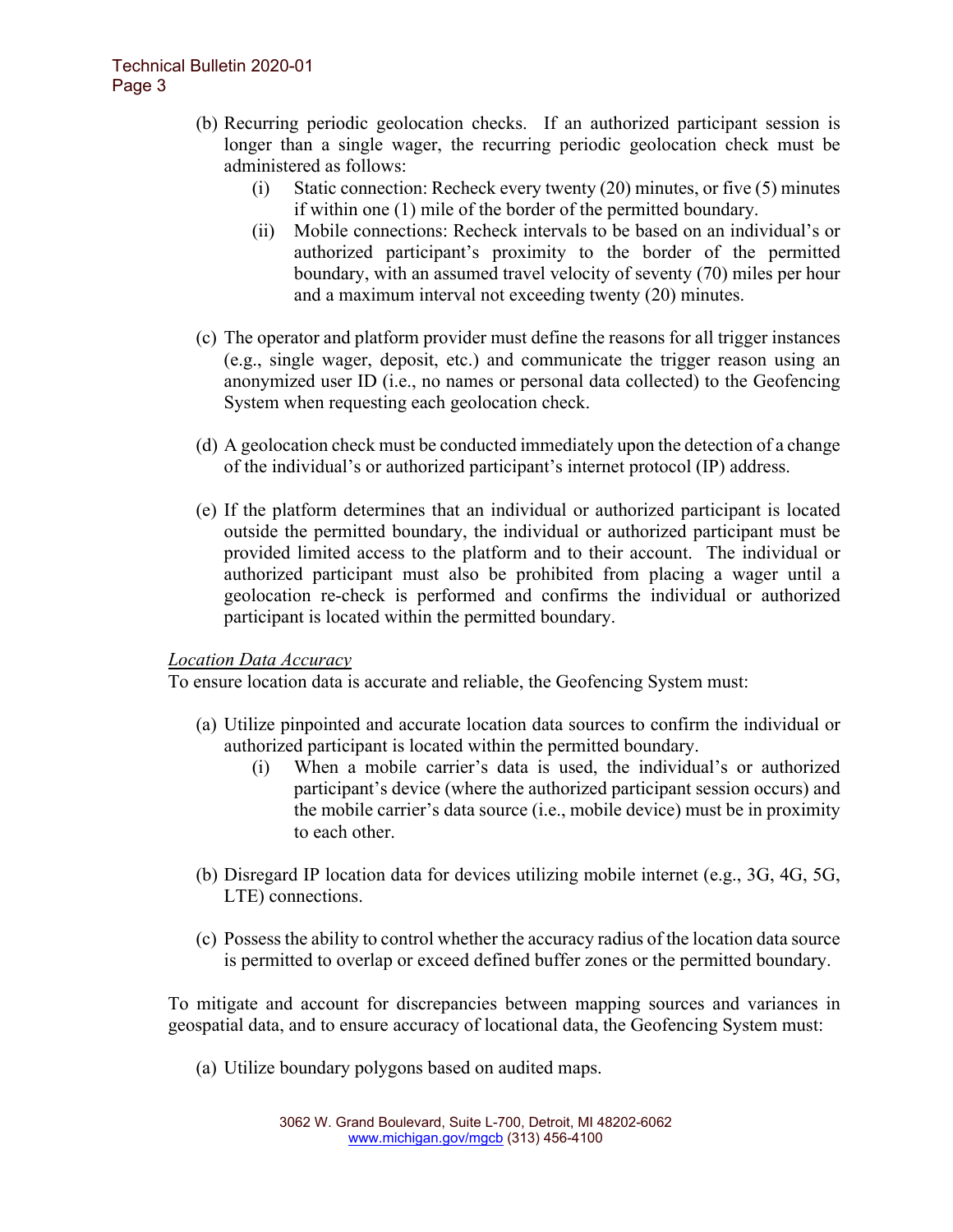(b) Overlay location information onto these boundary polygons.

The geolocation method shall monitor and flag for investigation any wagers placed by a single account from geographically inconsistent locations during a single authorized participant session.

### *Location Data Integrity*

To ensure the integrity of an individual's or authorized participant's location data, the Geofencing System must:

- (a) Detect and block any locational data fraud, including but not limited to proxy servers, fake location applications, virtual machines, remote desktop programs, etc.
- (b) Utilize detection and blocking mechanisms verifiable to a source code level.
- (c) Follow best practice security measures to stop "man in the middle" attacks and prevent code manipulation such as replay attacks.

### *Device Integrity*

To ensure the integrity of any device used by an individual or authorized participant, the Geofencing System must detect and block non-secure devices and those which indicate any system-level tampering (e.g., rooting, jailbreaking, etc.).

### *Authorized Participant Integrity*

To ensure the integrity of an individual or authorized participant, the Geofencing System must detect and flag for investigation any individuals or authorized participants who make repeated unauthorized attempts to access the platform.

### *Reporting and Analytics*

All location fraud must be assessed on a single geolocation check, as well as on a cumulative basis of an individual's or authorized participant's history over time. The Geofencing System must:

- (a) Display the specific and real-time data feed of all geolocation checks and potential fraud risks.
- (b) Offer an alert system to identify unauthorized or improper access.
- (c) Facilitate routine, reoccurring delivery of supplemental fraud reports that pertain to the following:
	- (i) Suspicious or unusual activities.
	- (ii) Account sharing.
	- (iii) Malicious devices.
	- (iv) Other high-risk transactional data.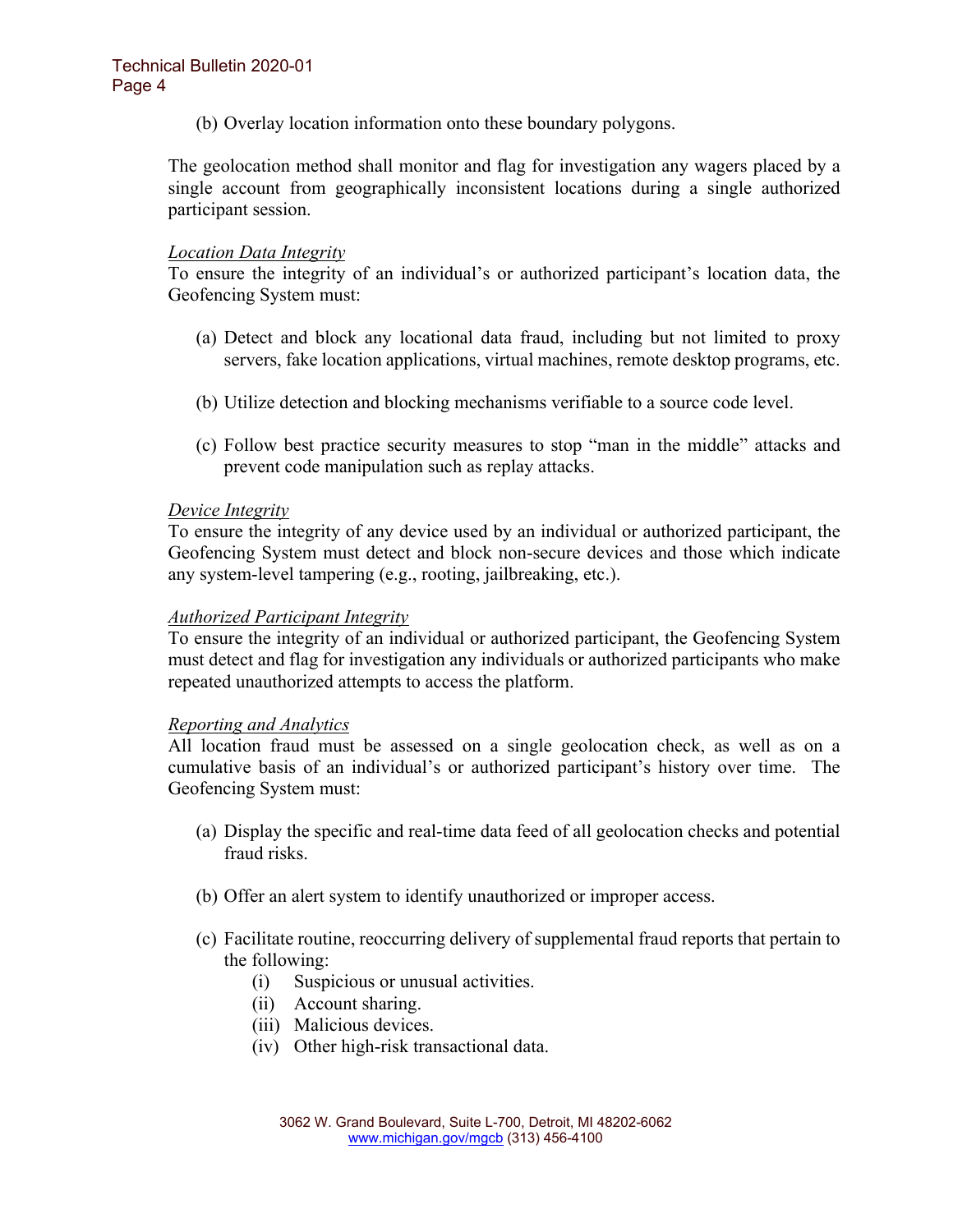### *System Maintenance*

To verify the overall integrity of the Geofencing System, it must:

- (a) Be reviewed regularly to assess and measure its continued ability to detect and mitigate existing and emerging location fraud risks.
- (b) Undergo frequent updates, at least one every three months, to maintain cutting-edge data collection, device compatibility, and fraud prevention capabilities.
- (c) Utilize databases (IP, proxy, fraud, etc.) that are updated daily, at a minimum, and are not open source.

### (3) **Geolocation Error Messages to Individuals and Authorized Participants**

The operator and its platform provider must implement a delivery mechanism to send a message to an individual or authorized participant to notify the user of a geolocation failure. The following messages are approved for use within the listed triggering events:

A Geolocation Result Exceeds a Board Approved Threshold, or Insufficient Geolocation is Obtained for the Individual or Authorized Participant:

"We are unable to confirm that you are located within the permitted boundary, a legal requirement for [internet gaming OR internet sports betting] to take place. This appears to be a technical problem and we kindly ask for you to contact our customer service department to help you resolve this problem."

### The Geofencing System has Detected Potential Location Fraud:

"We have detected that you might be accessing the [internet gaming platform OR internet sports betting platform] through an unauthorized proxy, VPN, or other service which provides the ability to misrepresent the geographic location of a computer or mobile device. While your use of this service might be inadvertent, we are not able to confirm your location within the permitted boundary, a legal requirement for [internet gaming OR internet sports betting] to take place."

### Software is Found Running on the Individual's or Authorized Participant's Device Which Could be Used to Circumvent Geolocation:

"It appears your device is running software which might be utilized to bypass our geolocation checks. While your use of this software might be inadvertent, we are not able to confirm your location within the permitted boundary, a legal requirement for [internet gaming OR internet sports betting] to take place. We ask that you please contact our customer service department so we can assist you in resolving this problem."

### Not Enough Location Data or Data Accuracy is Low (Desktop PC/MAC):

"We are unable to verify that you are located within the permitted boundary, a legal requirement for [internet gaming OR internet sports betting] to take place. To help us verify your location, make sure your WiFi is turned on and there are multiple WiFi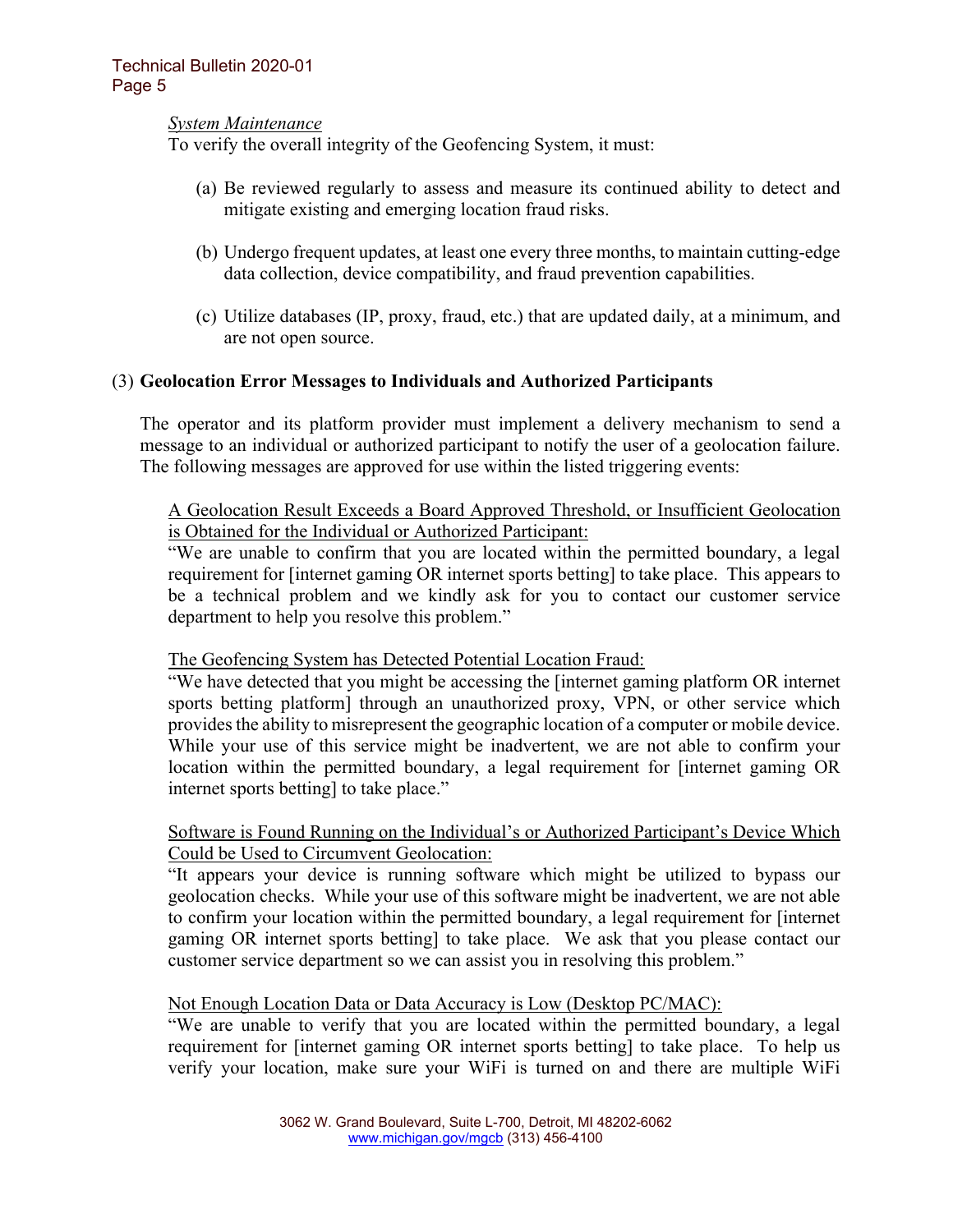### Technical Bulletin 2020-01 Page 6

connections that are within range of your device. We ask that you please address these items and try again."

### Not Enough Location Data or Data Accuracy is Low (Mobile Device):

"We are unable to verify that you are located within the permitted boundary, a legal requirement for [internet gaming OR internet sports betting] to take place. To help us verify your location, make sure your Location Services in your device are turned on and there are multiple WiFi connections that are within range of your device. We ask that you please address these items and try again."

### IP Address Located Outside the Permitted Boundary:

"Your IP address indicates that you are not within the permitted boundary, a legal requirement for [internet gaming OR internet sports betting] to take place. Please make sure that you are within a permitted boundary and try again."

#### Too Close to Border of Another State or Country:

"You appear to be close to a border area. Due to this, we are unable to verify that you are located within the permitted boundary, a legal requirement for [internet gaming OR internet sports betting] to take place. To help us verify your location, make sure your WiFi is turned on and there are multiple WiFi connections that are within range of your device. We ask that you please address these items and try again."

#### Running IP Anonymizer:

"For security purposes, you are required to turn off your VPNs, proxies, and IP anonymizers. Please address these items and try again."

### Proxy Detected:

"For security purposes, you are required to turn off proxies. Please disable and try again."

### Not on the Latest Required Version of Geolocation Software:

"For security purposes, we need to verify your location using the latest software release. Please update to the latest version and try again."

### Location Jumpers/Account Sharing and Advanced Fraud:

"For security purposes, your [internet wagering account OR internet sports betting account] has been flagged for potential location fraud. Please be aware that it is illegal to place an [internet wager OR internet sports betting wager] from outside the permitted boundary. We may unflag your [internet wagering account OR internet sports betting account] if our fraud team determines this activity was inadvertent."

#### Remote Desktop Software Detected:

"For security purposes, you are required to disable prohibited remote desktop software. Please disable all prohibited remote desktop software and try again."